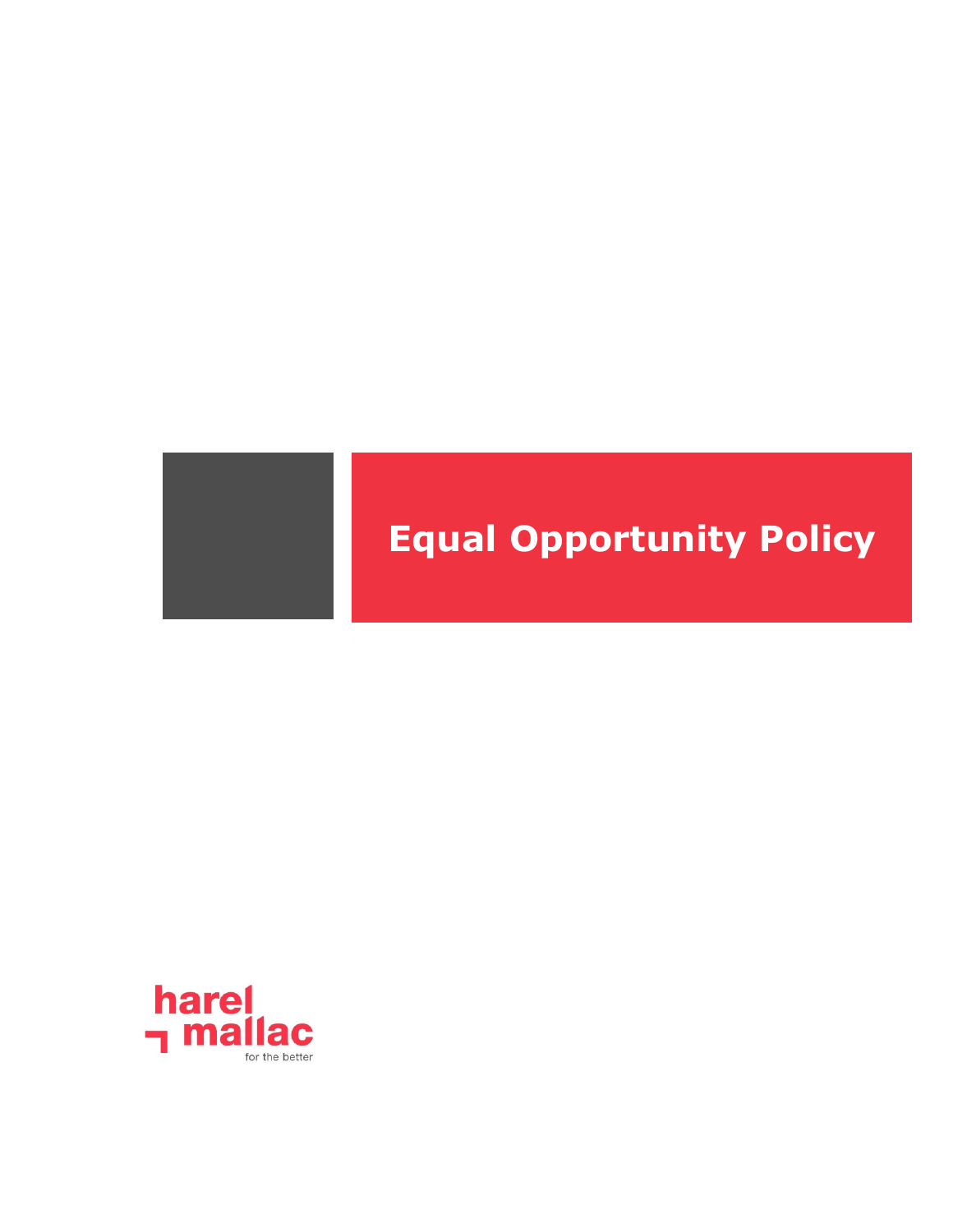# 1. BACKGROUND

Committed to making a difference for the better of our people, Harel Mallac shall apply the Equal Opportunity Policy in all its business units with a view to minimise the risk of employees being discriminated against and in order to promote recruitment, training, selection and employment on the basis of merit; and to take all necessary measures as may be required to ensure that working conditions are suitable for women and men, in line with current legislation and code of practice.

Based on our purpose and guiding principles that define 'how we do business', Harel Mallac endeavours to being an organisation where employees shall make full use of their talents, skills, experience and competence and where the employees shall receive equal treatment, feel respected, recognised for their effort & commitment and valued regardless of their status, including inter alia their age, caste, colour, creed, ethnic origin, impairment, marital status, political opinion, race, sex or sexual orientation.

## 2. PURPOSE AND SCOPE OF THE POLICY

This policy shall apply to Harel Mallac group and its subsidiary companies.

# 3. DEFINITION AND ABBREVIATION

| <b>Discrimination</b>        | refers to any different treatment to a person attributable wholly or<br>mainly to his/her respective description by age, race, colour, caste,<br>creed, sex, sexual orientation, HIV status, religion, political opinion,<br>place of origin, national extraction or social origin, which has the<br>effect of nullifying or impairing equality of opportunity or treatment<br>in employment                                                                                           |  |
|------------------------------|----------------------------------------------------------------------------------------------------------------------------------------------------------------------------------------------------------------------------------------------------------------------------------------------------------------------------------------------------------------------------------------------------------------------------------------------------------------------------------------|--|
| <b>Employee</b>              | Includes part-time, full-time, permanent and casual employees,<br>from trainees, operatives to Management                                                                                                                                                                                                                                                                                                                                                                              |  |
| Employer                     | Refers to Harel Mallac and its business units                                                                                                                                                                                                                                                                                                                                                                                                                                          |  |
| Harassment                   | means any unwanted conduct, verbal, non-verbal, visual,<br>psychological, sexual or physical, based on age, disability, HIV<br>status, domestic circumstances, sex, sexual orientation, race,<br>colour, language, religion, political, trade union or other opinion or<br>belief, national or social origin, association with a minority, birth or<br>other status, that a reasonable person would have foreseen that an<br>employee would be affected negatively in his/her dignity; |  |
| <b>Head of Business unit</b> | includes any person in charge of a HM company. Refers to but is<br>not limited to a Managing Director, a General Manager and a<br>Manager.                                                                                                                                                                                                                                                                                                                                             |  |
| HM                           | <b>Harel Mallac</b>                                                                                                                                                                                                                                                                                                                                                                                                                                                                    |  |
| HR                           | Shall be the Human Resources person in charge of the business<br>unit or of the group as the case may be                                                                                                                                                                                                                                                                                                                                                                               |  |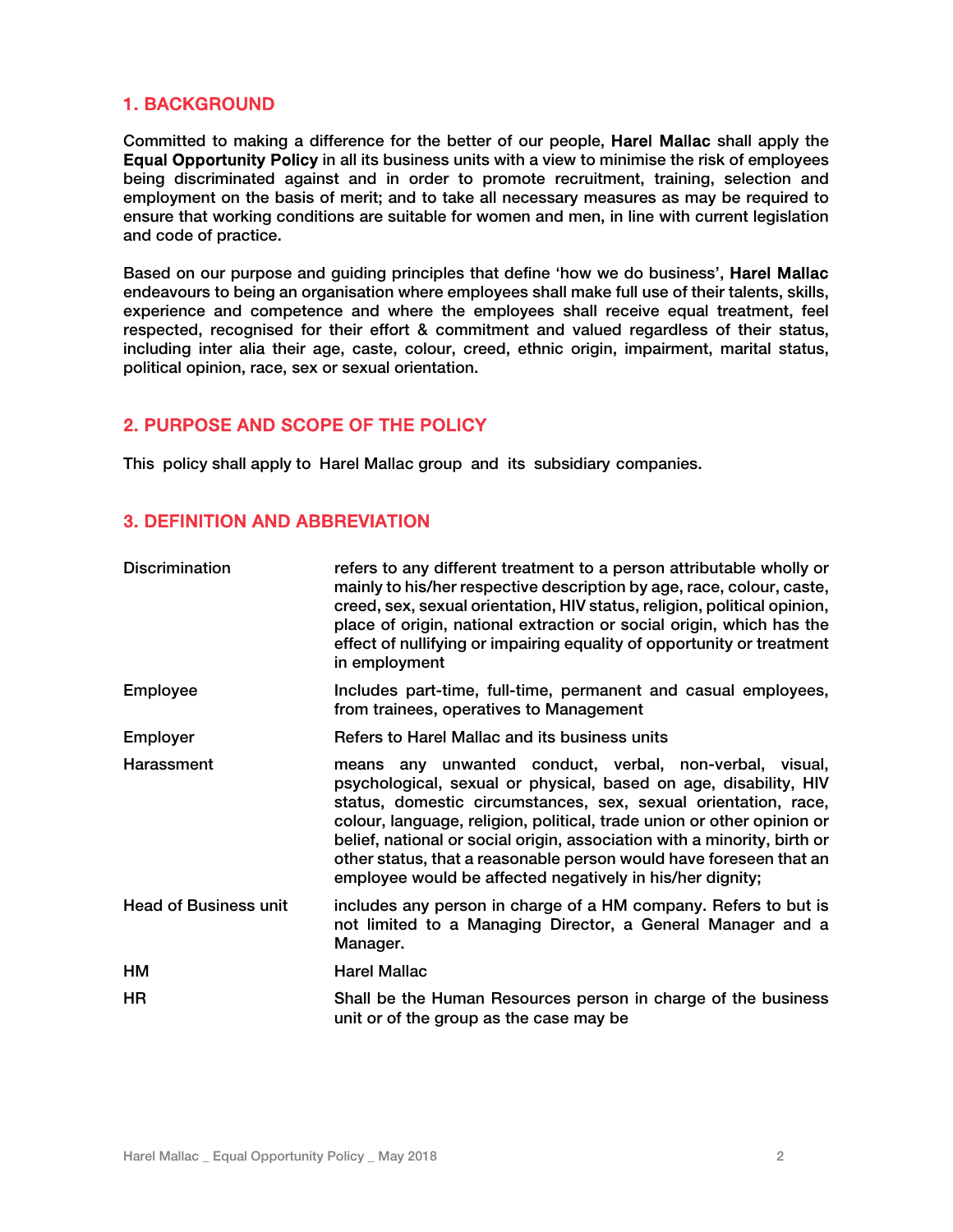### 4. REFERENCES

Equal Opportunity Act 2008 Employment Rights Act 2008 Employment Relations Act 2008 Harel Mallac Code of Ethics

#### 5. RESPONSIBILITIES AND ACCOUNTABILITIES

It is the responsibility of all Heads of HM business units and the Group Head of Human Resources to ensure this policy is respected and adhered to.

Management teams & HR within each business unit shall ensure that their employees are aware of and comply with the policy.

#### 6. HR PRACTICES

Harel Mallac shall:

- Ensure that no employee shall receive less favourable treatment and that opportunities for employment, training, promotion and transfer are accessible to all eligible candidates irrespective of their status.
- Undertake that selection for employment, promotion, transfer and training as well as access to benefits, facilities and services will be on a fair and equitable basis and shall be based solely on merit.
- Ensure that no form of discrimination (direct, indirect or by victimisation) or harassment (verbal or non-verbal/visual, psychological or physical) shall be tolerated.

## 7. IMPLEMENTATION OF THE POLICY

Guided by its commitment, Harel Mallac will take the following measures to implement this policy:

- **T** Managers and employees in key decision-making areas will be trained on the policy and on discriminatory effects that certain provisions, practices, requirements, conditions and criteria can have on employees and the importance of being able to justify decisions to apply them.
- **T** Opportunities for employment, promotion and transfer will be communicated internally and externally as far as practicably possible. Selection criteria will be entirely related to the job requirements and candidates will be considered solely on the basis of merit.
- Training and development opportunities will be provided to employees on the basis of performance assessment, employees' development and/or improvement needs and as per the organisation's priorities and requirements.
- Grievance, disciplinary action, performance appraisal and termination of employment will be monitored in line with the Company's rules and regulations.